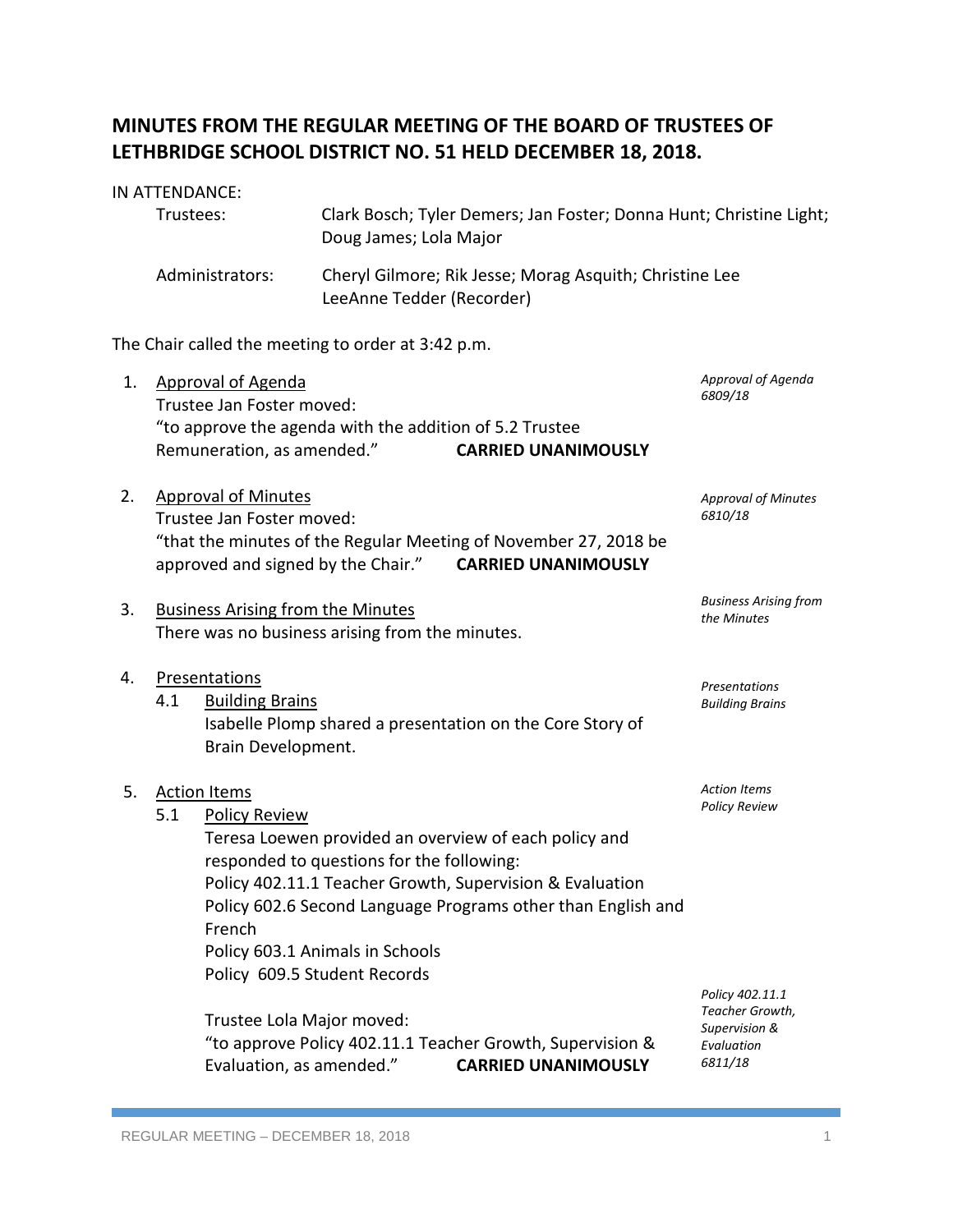Trustee Lola Major moved: "to approve Policy 602.6 Second Language Programs and Courses other than English and French, as amended."

**CARRIED UNANIMOUSLY**

Trustee Lola Major moved: "to approve Policy 603.1 Animals in Schools, first reading, as amended." **CARRIED UNANIMOUSLY**

Trustee Lola Major moved: "to approve Policy 609.5 Student Records, as amended." **CARRIED UNANIMOUSLY**

#### 5.2 Trustee Remuneration

Trustees discussed remuneration. Trustee Donna Hunt moved: "that due to recent changes in income tax regulations effective January 1, 2019, as applied to Trustees, Lethbridge School District No. 51 Board of Trustees increase their honorarium, including per diem rates, to reflect a hold harmless position in after tax dollars." **CARRIED UNANIMOUSLY**

### 6. District Highlights

- Christine Light attended LCI's Star Catcher production, SJF health fair, and Christmas season concerts.
- Jan Foster enjoyed the concerts and likes that most of the students are happy to be showing off for family. The work put in by staff if commendable.
- Donna Hunt thanked staff for all the special events put on this month.
- Doug James attended concerts, LCI was amazing, invited to be Santa Claus for photos at a school.
- Lola Major shared that the ATA banquet at the Lodge was appreciated. Park Meadows concerts at the Baptist Church, students were great. Lethbridge Christian School concert was amazing.
- Clark Bosch gave a shout out to staff for what they do for kids at this time of year. Christmas brings energy in schools.

## 7. Information Items

7.1 Board Chair Report

7.1.1 Board Donations in Lieu of Christmas Treats

*Trustee Remuneration 6815/18*

*Policy 609.5 Student* 

*Policy 602.6 Second Language Programs and Courses other than English and* 

*Policy 603.1 Animals in* 

*French 6812/18*

*Schools 6813/18*

*Records 6814/18*

*District Highlights*

*Information Items*

*Donations in lieu of Christmas treats*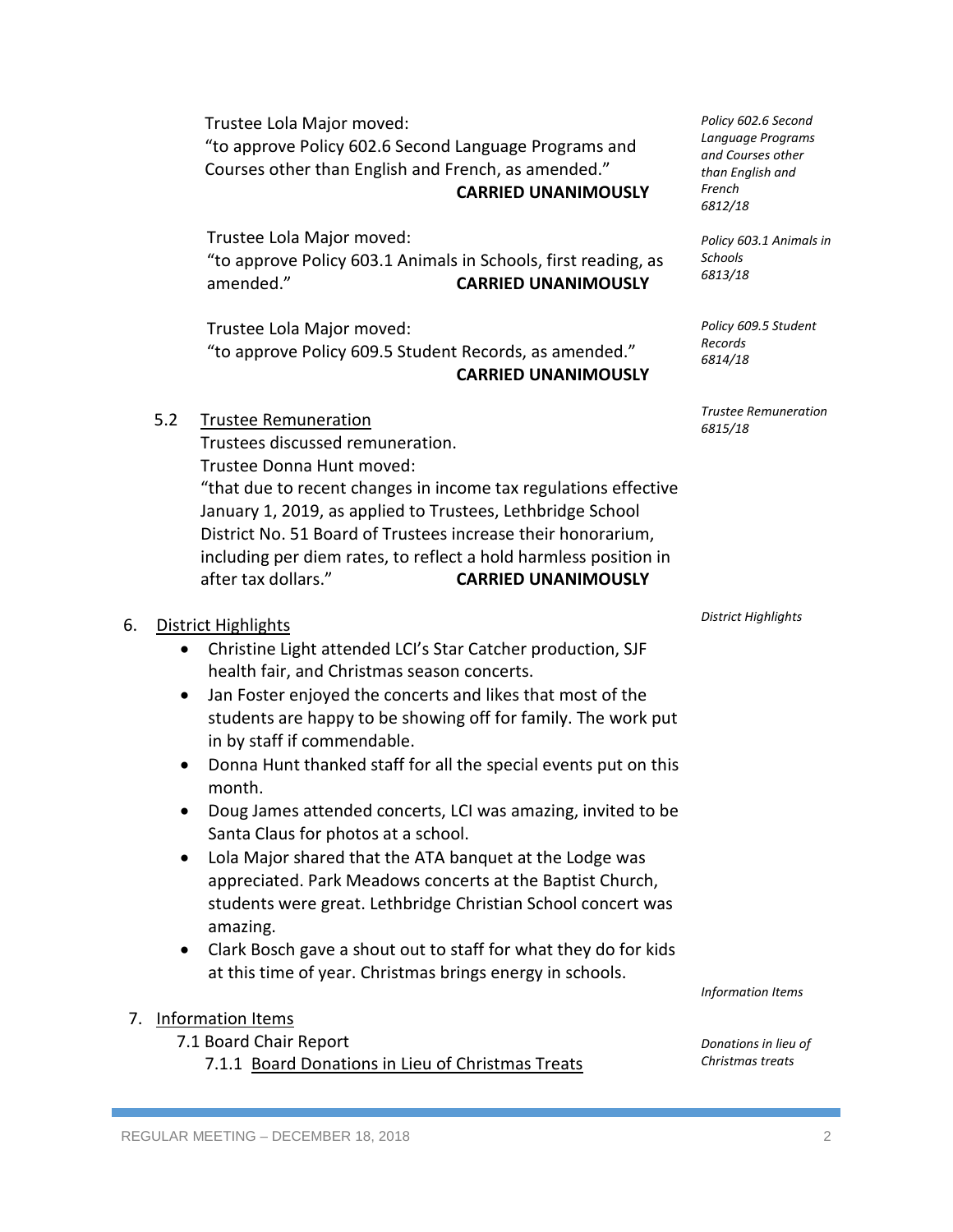A list of Board donations on behalf of each staff to charities identified by each school is listed below. The donations are made in lieu of Christmas treats such as chocolate.

All staff at Senator Buchanan School will be invited to attend Breakfast with the Board on Wednesday, January

7.1.2 Breakfast with the Board

*Breakfast with the Board*

#### 9, 2019 followed by a tour of the school by Principal Lenee Fyfe. 7.2 Associate Superintendent Reports 7.2.1 Business Affairs Associate Superintendent Christine Lee provided a written Business Affairs report. 7.2.2 Human Resources Associate Superintendent Rik Jesse provided a written Human Resources report including enrolment. 7.2.3 Instructional Services Associate Superintendent Morag Asquith provided a written Instructional Services report. *Associate Superintendent Reports Business Affairs Human Resources Instructional Services Public Forum*

## **Public Forum**:

Coalbanks parent, Kathi Burnett, brought questions as a representative of parents of the school:

*Two day program, why was two day selected rather than four day.*  Morag responded that we do not have confirmation of programs being offered at this time. The survey was for indication of parent interest in full day or half day. The District is collating this parent feedback to guide decisions around implementing an "all day" twice a week program versus four half days 4 times a week. The reason for exploring this option is based on interest expressed by parents and the challenge many parents have to pick up their children half way through their day of work. We want to ensure kindergarten is accessible to all children. Lethbridge demographics are changing and there are less extended families able to assist in the pick up/drop off of their child half way through the day. *Was it purely about childcare concerns or educational benefits.*  Morag indicated that there are many researched benefits. This endeavor is a pilot, not full implementation at all schools. Only some schools indicated interest this first pilot year. Feedback on the two-day full day pilot will be helpful as we explore the possibility of expanding this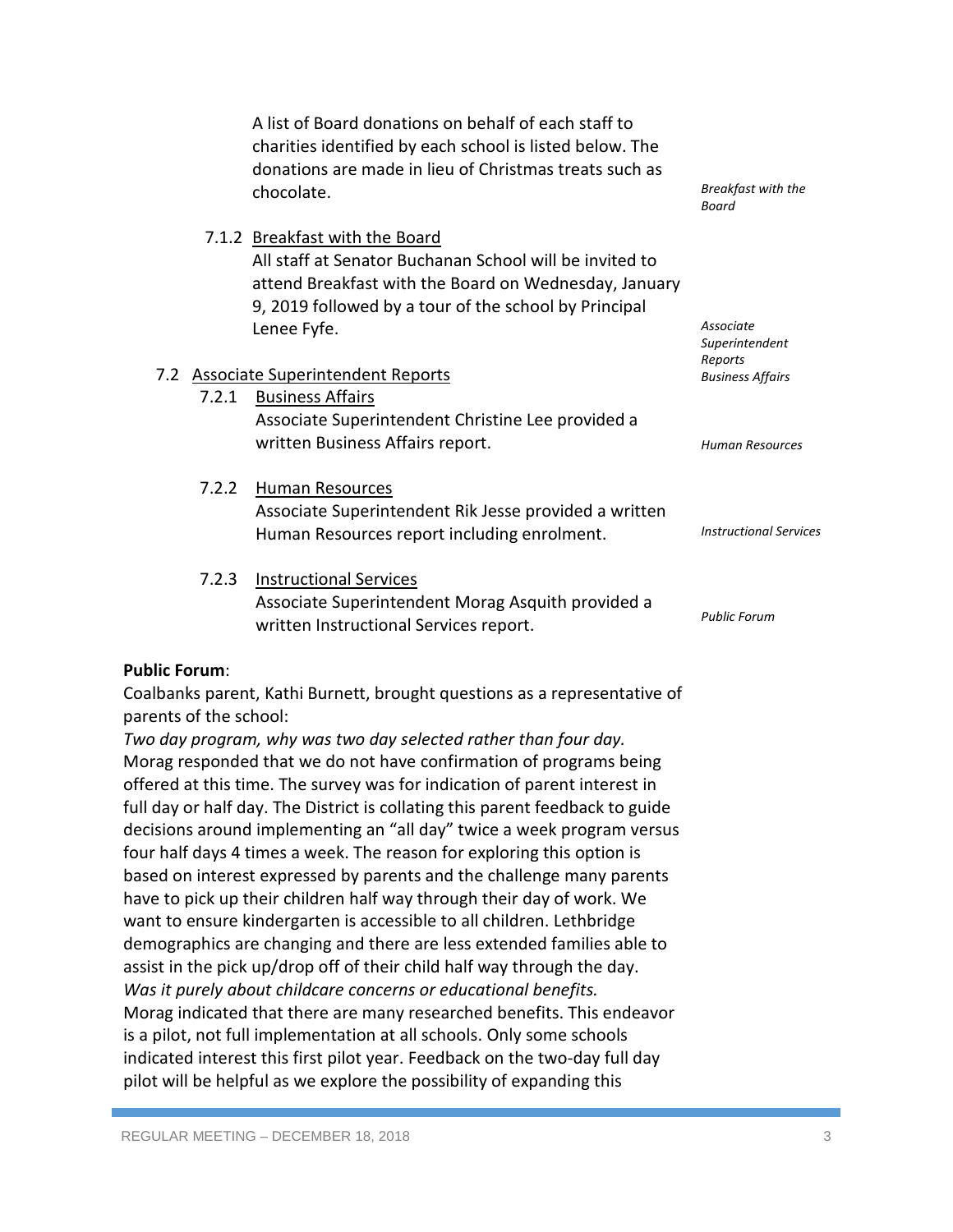process.

*What is the plan for PUF students, learning disabilities and speech delays if Coalbanks goes to two day program, if they are sick or have a PL day – how does it benefit those students if they only attend one day*. Morag responded that we would have to work on a case-by-case basis. Isabelle will work very closely with school teams on what works best at the school and ensure the mandatory hours are met. *If a student went two full days and with PL on Monday, how does that work for a student who is only in attendance one day.* Instructional time for all kindergarten programs must be met in the school year, so this is calculated and accounted for in advance.

An email concern from Mandy Butler regarding needles found in educational places was shared. A response will be prepared and sent to Ms. Butler with a copy provided at the January Board meeting.

|    |         |       | 7.3 Superintendent Reports                                                                           | <b>Board Priorities</b>                   |
|----|---------|-------|------------------------------------------------------------------------------------------------------|-------------------------------------------|
|    |         |       | 7.3.1 Board Priorities Report                                                                        |                                           |
|    |         |       | 2018-19 District Priorities report of actions was shared.                                            | Acknowledgements of                       |
|    |         |       |                                                                                                      | Excellence                                |
|    |         | 7.3.2 | <b>Acknowledgements of Excellence</b>                                                                |                                           |
|    |         |       | Student and staff acknowledgements of excellence were                                                |                                           |
|    |         |       | shared with the Board. Board members were                                                            |                                           |
|    |         |       | encouraged to congratulate the staff and students when<br>visiting schools.                          |                                           |
|    |         |       |                                                                                                      | Snacks with the                           |
|    |         | 7.3.3 | <b>Snacks with the Superintendents</b><br>Staff at Gilbert Paterson Middle School will be invited to | Superintendents                           |
|    |         |       | attend the Snacks with the Superintendent on                                                         |                                           |
|    |         |       | Wednesday, January 16, 2019.                                                                         |                                           |
|    |         |       |                                                                                                      | <b>Donations and Support</b>              |
|    |         | 7.3.4 | Donations and Support                                                                                |                                           |
|    |         |       | Dr. Probe School received a \$500 grant from the                                                     |                                           |
|    |         |       | Community Foundation of Lethbridge and Southwestern                                                  |                                           |
|    |         |       | Alberta for sharing their Random Act of Kindness Day<br>good deeds.                                  |                                           |
|    |         |       |                                                                                                      | <b>Calendar of Events</b>                 |
|    |         | 7.3.5 | <b>Calendar of Events</b>                                                                            |                                           |
|    |         |       | The Calendar of Events was reviewed for the period                                                   |                                           |
|    |         |       | December 24, 2018 to January 24, 2019.                                                               |                                           |
| 8. | Reports |       |                                                                                                      | Reports<br><b>District School Council</b> |

8.1 District School Council – December 3, 2018

*District School Council*

*Superintendent Report*